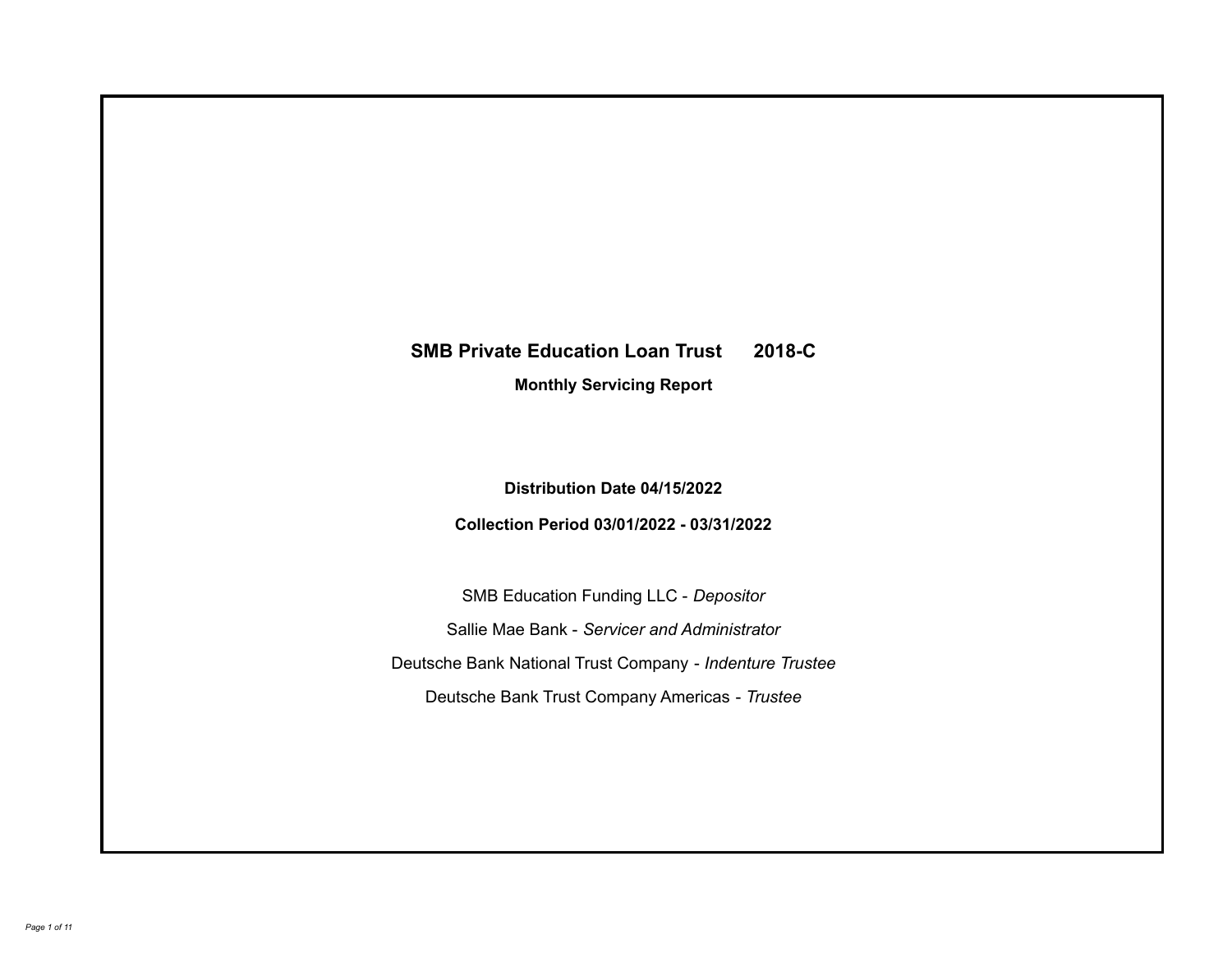A

| A | <b>Student Loan Portfolio Characteristics</b>   |                   | <b>Settlement Date</b><br>09/19/2018 | 02/28/2022       | 03/31/2022       |
|---|-------------------------------------------------|-------------------|--------------------------------------|------------------|------------------|
|   | <b>Principal Balance</b>                        |                   | \$557,492,029.76                     | \$307,344,428.84 | \$299,862,002.69 |
|   | Interest to be Capitalized Balance              |                   | 38,025,828.51                        | 14,308,839.23    | 13,112,862.34    |
|   | Pool Balance                                    |                   | \$595,517,858.27                     | \$321,653,268.07 | \$312,974,865.03 |
|   | Weighted Average Coupon (WAC)                   |                   | 9.62%                                | 8.30%            | 8.47%            |
|   | Weighted Average Remaining Term                 |                   | 137.72                               | 128.27           | 127.76           |
|   | Number of Loans                                 |                   | 48,318                               | 27,459           | 26,828           |
|   | Number of Borrowers                             |                   | 46,914                               | 26,739           | 26,125           |
|   | Pool Factor                                     |                   |                                      | 0.540123631      | 0.525550763      |
|   | Since Issued Total Constant Prepayment Rate (1) |                   |                                      | 13.01%           | 13.21%           |
| B | <b>Debt Securities</b>                          | <b>Cusip/Isin</b> | 03/15/2022                           |                  | 04/15/2022       |
|   | A <sub>2</sub> A                                | 78449QAB3         | \$134,775,380.05                     |                  | \$130,416,273.94 |
|   | A2B                                             | 78449QAC1         | \$66,464,571.00                      |                  | \$64,314,874.83  |
|   | В                                               | 78449QAD9         | \$40,000,000.00                      |                  | \$40,000,000.00  |
|   |                                                 |                   |                                      |                  |                  |
| C | <b>Certificates</b>                             | <b>Cusip/Isin</b> | 03/15/2022                           |                  | 04/15/2022       |
|   | Residual                                        | 78449Q107         | \$100,000.00                         |                  | \$100,000.00     |
|   |                                                 |                   |                                      |                  |                  |
| D | <b>Account Balances</b>                         |                   | 03/15/2022                           |                  | 04/15/2022       |
|   | Reserve Account Balance                         |                   | \$1,508,827.00                       |                  | \$1,508,827.00   |
|   |                                                 |                   |                                      |                  |                  |
| Е | <b>Asset / Liability</b>                        |                   | 03/15/2022                           |                  | 04/15/2022       |

Overcollateralization Percentage Specified Overcollateralization Amount

Actual Overcollateralization Amount \$80,413,317.02

(1) For additional information, see 'Since Issued CPR Methodology' found in section VIII of this report .

25.00% 25.00%

\$78,243,716.26 \$78,243,716.26

\$80,413,317.02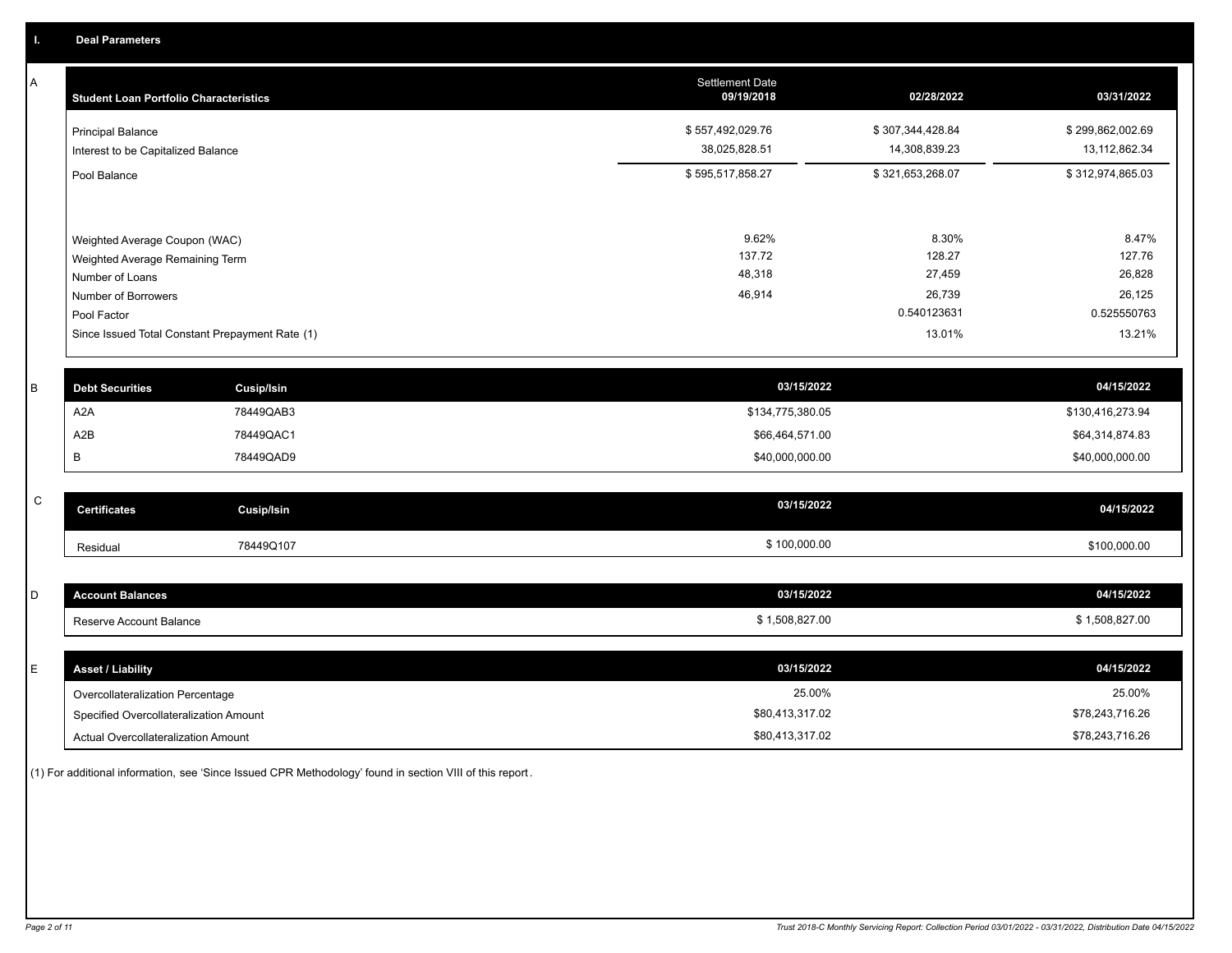# **II. 2018-C Trust Activity 03/01/2022 through 03/31/2022**

| $\mathsf{A}$ | <b>Student Loan Principal Receipts</b> |                |
|--------------|----------------------------------------|----------------|
|              | <b>Borrower Principal</b>              | 7,926,080.74   |
|              | Seller Principal Reimbursement         | 0.00           |
|              | Servicer Principal Reimbursement       | 0.00           |
|              | <b>Other Principal Deposits</b>        | 159,408.08     |
|              | <b>Total Principal Receipts</b>        | \$8,085,488.82 |

### B **Student Loan Interest Receipts**

| <b>Total Interest Receipts</b>  | \$1,743,892.21 |
|---------------------------------|----------------|
| <b>Other Interest Deposits</b>  | 1,771.77       |
| Servicer Interest Reimbursement | 0.00           |
| Seller Interest Reimbursement   | 0.00           |
| Borrower Interest               | 1,742,120.44   |

| C       | <b>Recoveries on Realized Losses</b>                             | \$104,135.23   |
|---------|------------------------------------------------------------------|----------------|
| D       | <b>Investment Income</b>                                         | \$943.96       |
| Е.      | <b>Funds Borrowed from Next Collection Period</b>                | \$0.00         |
| F.      | <b>Funds Repaid from Prior Collection Period</b>                 | \$0.00         |
| G       | Loan Sale or Purchase Proceeds                                   | \$0.00         |
| H       | <b>Initial Deposits to Distribution Account</b>                  | \$0.00         |
|         | <b>Excess Transferred from Other Accounts</b>                    | \$0.00         |
| J       | <b>Borrower Benefit Reimbursements</b>                           | \$0.00         |
| K       | <b>Other Deposits</b>                                            | \$0.00         |
|         | <b>Other Fees Collected</b>                                      | \$0.00         |
| М       | <b>AVAILABLE FUNDS</b>                                           | \$9,934,460.22 |
| N       | Non-Cash Principal Activity During Collection Period             | \$603,062.67   |
| $\circ$ | Aggregate Purchased Amounts by the Depositor, Servicer or Seller | \$161,179.85   |
| P       | Aggregate Loan Substitutions                                     | \$0.00         |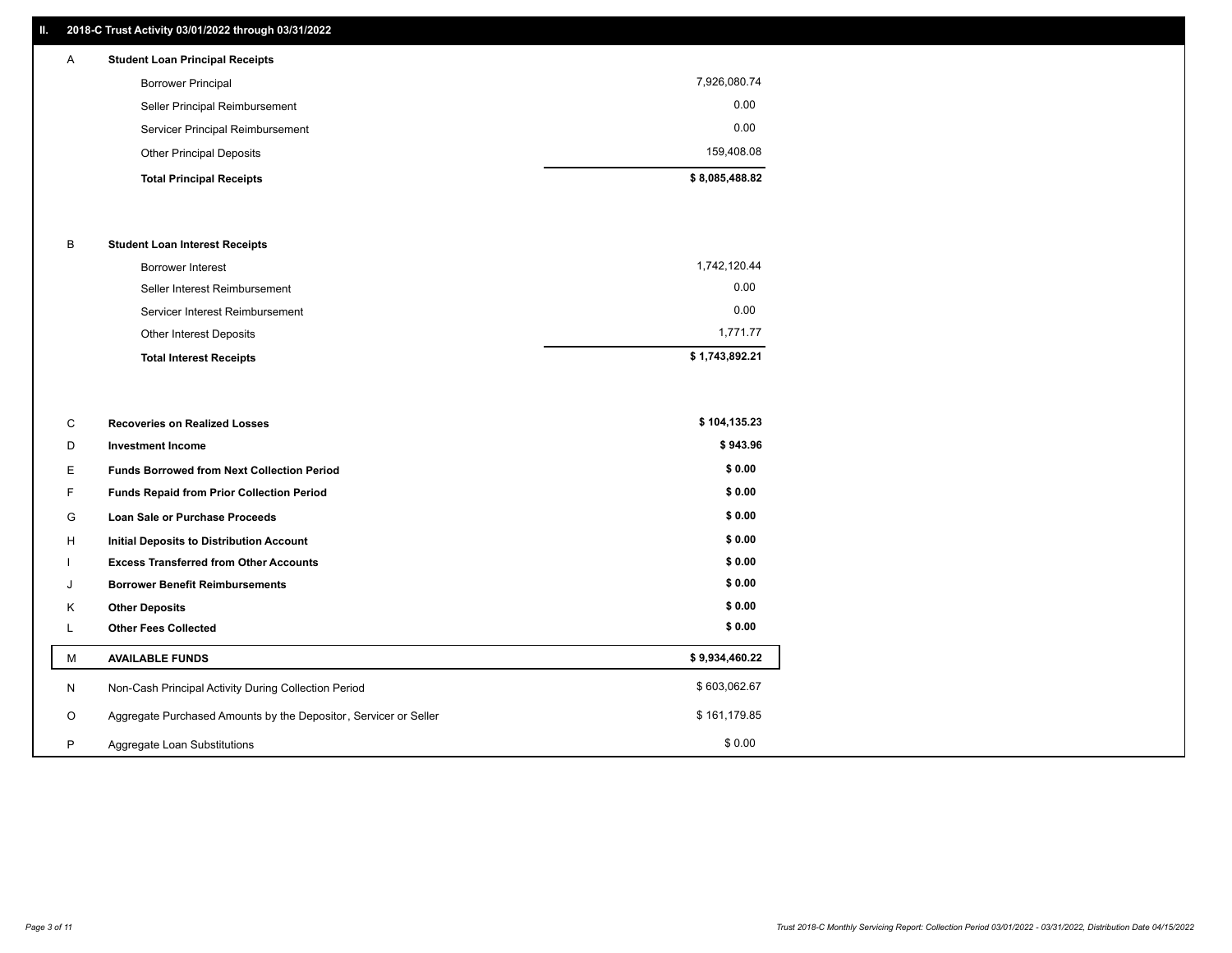|                   | <b>Loans by Repayment Status</b> |                          |         |                                                           |                |                            |                          |         |                                                           |                |                            |
|-------------------|----------------------------------|--------------------------|---------|-----------------------------------------------------------|----------------|----------------------------|--------------------------|---------|-----------------------------------------------------------|----------------|----------------------------|
|                   |                                  |                          |         | 03/31/2022                                                |                |                            |                          |         | 02/28/2022                                                |                |                            |
|                   |                                  | <b>Wtd Avg</b><br>Coupon | # Loans | Principal and<br><b>Interest Accrued</b><br>to Capitalize | % of Principal | % of Loans in<br>Repay (1) | <b>Wtd Avg</b><br>Coupon | # Loans | Principal and<br><b>Interest Accrued</b><br>to Capitalize | % of Principal | % of Loans in<br>Repay (1) |
| INTERIM:          | IN SCHOOL                        | 9.62%                    | 1,045   | \$16,929,365.93                                           | 5.409%         | $-$ %                      | 9.50%                    | 1,055   | \$17,077,937.64                                           | 5.309%         | $-$ %                      |
|                   | GRACE                            | 9.67%                    | 336     | \$5,294,253.18                                            | 1.692%         | $-$ %                      | 9.46%                    | 402     | \$6,402,794.38                                            | 1.991%         | $-$ %                      |
|                   | <b>DEFERMENT</b>                 | 9.09%                    | 1,525   | \$22,604,618.90                                           | 7.223%         | $-$ %                      | 8.97%                    | 1,860   | \$27,091,626.42                                           | 8.423%         | $-$ %                      |
| <b>REPAYMENT:</b> | <b>CURRENT</b>                   | 8.29%                    | 22,766  | \$250,945,377.85                                          | 80.181%        | 93.585%                    | 8.10%                    | 22,878  | \$252,684,205.52                                          | 78.558%        | 93.214%                    |
|                   | 30-59 DAYS DELINQUENT            | 9.20%                    | 403     | \$6,061,383.34                                            | 1.937%         | 2.260%                     | 9.26%                    | 511     | \$7,498,499.26                                            | 2.331%         | 2.766%                     |
|                   | 60-89 DAYS DELINQUENT            | 9.05%                    | 241     | \$3,759,820.42                                            | 1.201%         | 1.402%                     | 8.83%                    | 266     | \$4,025,751.48                                            | 1.252%         | 1.485%                     |
|                   | 90+ DAYS DELINQUENT              | 9.26%                    | 186     | \$2,901,153.09                                            | 0.927%         | 1.082%                     | 8.66%                    | 202     | \$3,269,840.57                                            | 1.017%         | 1.206%                     |
|                   | FORBEARANCE                      | 7.63%                    | 326     | \$4,478,892.32                                            | 1.431%         | 1.670%                     | 7.10%                    | 285     | \$3,602,612.80                                            | 1.120%         | 1.329%                     |
| <b>TOTAL</b>      |                                  |                          | 26,828  | \$312,974,865.03                                          | 100.00%        | 100.00%                    |                          | 27,459  | \$321,653,268.07                                          | 100.00%        | 100.00%                    |

Percentages may not total 100% due to rounding \*

1 Loans classified in "Repayment" include any loan for which interim interest only, \$25 fixed payments or full principal and interest payments are due.

|                 |                                                                                                                              | <b>Loans by Borrower Status</b> |         |                                                                  |                |                                |                          |         |                                                                  |                |                                |
|-----------------|------------------------------------------------------------------------------------------------------------------------------|---------------------------------|---------|------------------------------------------------------------------|----------------|--------------------------------|--------------------------|---------|------------------------------------------------------------------|----------------|--------------------------------|
|                 |                                                                                                                              |                                 |         | 03/31/2022                                                       |                |                                | 02/28/2022               |         |                                                                  |                |                                |
|                 |                                                                                                                              | <b>Wtd Avg</b><br>Coupon        | # Loans | <b>Principal and</b><br><b>Interest Accrued</b><br>to Capitalize | % of Principal | % of Loans in<br>P&I Repay (2) | <b>Wtd Avg</b><br>Coupon | # Loans | <b>Principal and</b><br><b>Interest Accrued</b><br>to Capitalize | % of Principal | % of Loans in<br>P&I Repay (2) |
| <b>INTERIM:</b> | IN SCHOOL                                                                                                                    | 9.17%                           | 1,937   | \$30,654,082.88                                                  | 9.794%         | $-$ %                          | 9.03%                    | 1,958   | \$30,984,449.35                                                  | 9.633%         | $-$ %                          |
|                 | <b>GRACE</b>                                                                                                                 | 9.33%                           | 604     | \$9,460,979.16                                                   | 3.023%         | $-$ %                          | 9.09%                    | 739     | \$11,503,529.69                                                  | 3.576%         | $-$ %                          |
|                 | <b>DEFERMENT</b>                                                                                                             | 8.80%                           | 2,791   | \$39,118,126.80                                                  | 12.499%        | $-$ %                          | 8.65%                    | 3,367   | \$46,222,553.35                                                  | 14.370%        | $-$ %                          |
| P&I REPAYMENT:  | <b>CURRENT</b>                                                                                                               | 8.25%                           | 20,358  | \$216,765,735.14                                                 | 69.260%        | 92.737%                        | 8.06%                    | 20,174  | \$215,050,694.28                                                 | 66.858%        | 92.319%                        |
|                 | 30-59 DAYS DELINQUENT                                                                                                        | 9.21%                           | 395     | \$5,976,776.10                                                   | 1.910%         | 2.557%                         | 9.24%                    | 487     | \$7,201,874.55                                                   | 2.239%         | 3.092%                         |
|                 | 60-89 DAYS DELINQUENT                                                                                                        | 9.05%                           | 236     | \$3,667,630.25                                                   | 1.172%         | 1.569%                         | 8.81%                    | 256     | \$3,902,228.04                                                   | 1.213%         | 1.675%                         |
|                 | 90+ DAYS DELINQUENT                                                                                                          | 9.25%                           | 181     | \$2,852,642.38                                                   | 0.911%         | 1.220%                         | 8.68%                    | 193     | \$3,185,326.01                                                   | 0.990%         | 1.367%                         |
|                 | FORBEARANCE                                                                                                                  | 7.63%                           | 326     | \$4,478,892.32                                                   | 1.431%         | 1.916%                         | 7.10%                    | 285     | \$3,602,612.80                                                   | 1.120%         | 1.547%                         |
| <b>TOTAL</b>    | Percentages may not total 100% due to rounding                                                                               |                                 | 26,828  | \$312,974,865.03                                                 | 100.00%        | 100.00%                        |                          | 27,459  | \$321,653,268.07                                                 | 100.00%        | 100.00%                        |
|                 | 2 Loans classified in "P&I Repayment" includes only those loans for which scheduled principal and interest payments are due. |                                 |         |                                                                  |                |                                |                          |         |                                                                  |                |                                |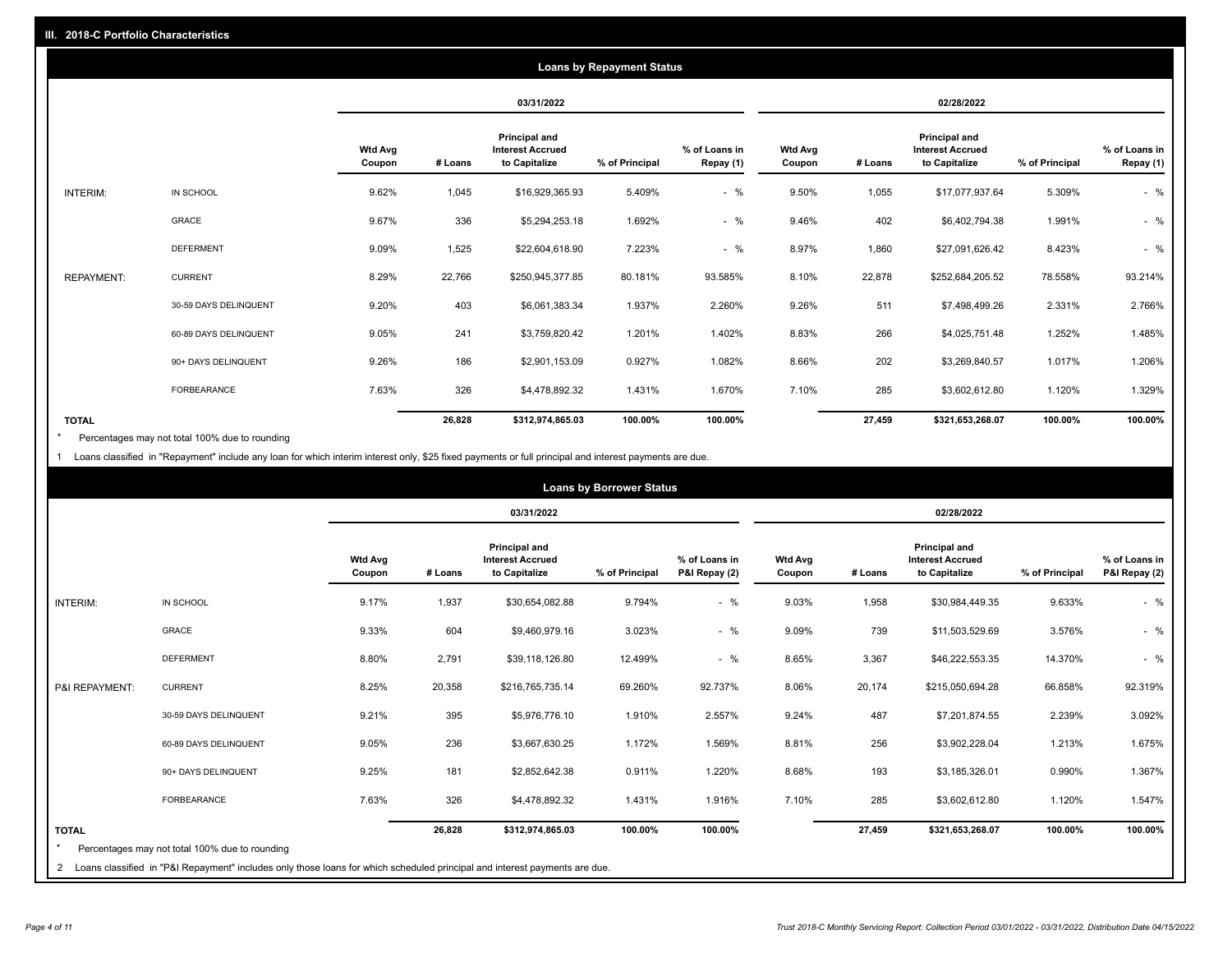|                                                                                                  | 3/31/2022        | 2/28/2022        |
|--------------------------------------------------------------------------------------------------|------------------|------------------|
| Pool Balance                                                                                     | \$312,974,865.03 | \$321,653,268.07 |
| Total # Loans                                                                                    | 26,828           | 27,459           |
| Total # Borrowers                                                                                | 26,125           | 26,739           |
| Weighted Average Coupon                                                                          | 8.47%            | 8.30%            |
| Weighted Average Remaining Term                                                                  | 127.76           | 128.27           |
| Percent of Pool - Cosigned                                                                       | 93.3%            | 93.3%            |
| Percent of Pool - Non Cosigned                                                                   | 6.7%             | 6.7%             |
| Borrower Interest Accrued for Period                                                             | \$2,135,780.37   | \$1,945,528.44   |
| Outstanding Borrower Interest Accrued                                                            | \$15,916,982.29  | \$17,050,781.13  |
| Gross Principal Realized Loss - Periodic *                                                       | \$840,407.48     | \$679,176.80     |
| Gross Principal Realized Loss - Cumulative *                                                     | \$17,734,316.04  | \$16,893,908.56  |
| Recoveries on Realized Losses - Periodic                                                         | \$104,135.23     | \$84,506.64      |
| Recoveries on Realized Losses - Cumulative                                                       | \$1,974,449.41   | \$1,870,314.18   |
| Net Losses - Periodic                                                                            | \$736,272.25     | \$594,670.16     |
| Net Losses - Cumulative                                                                          | \$15,759,866.63  | \$15,023,594.38  |
| Non-Cash Principal Activity - Capitalized Interest                                               | \$1,470,550.97   | \$874,932.56     |
| Since Issued Total Constant Prepayment Rate (CPR) (1)                                            | 13.21%           | 13.01%           |
| <b>Loan Substitutions</b>                                                                        | \$0.00           | \$0.00           |
| <b>Cumulative Loan Substitutions</b>                                                             | \$0.00           | \$0.00           |
| <b>Unpaid Servicing Fees</b>                                                                     | \$0.00           | \$0.00           |
| <b>Unpaid Administration Fees</b>                                                                | \$0.00           | \$0.00           |
| <b>Unpaid Carryover Servicing Fees</b>                                                           | \$0.00           | \$0.00           |
| Note Interest Shortfall                                                                          | \$0.00           | \$0.00           |
| Loans in Modification                                                                            | \$17,089,409.44  | \$17,708,470.44  |
| % of Loans in Modification as a % of Loans in Repayment (P&I)                                    | 7.46%            | 7.72%            |
|                                                                                                  |                  |                  |
| % Annualized Gross Principal Realized Loss - Periodic as a %<br>of Loans in Repayment (P&I) * 12 | 4.40%            | 3.55%            |
| % Gross Principal Realized Loss - Cumulative as a % of<br>Original Pool Balance                  | 2.98%            | 2.84%            |

\* In accordance with the Servicer's current policies and procedures, after September 1, 2017 loans subject to bankruptcy claims generally will not be reported as a charged- off unless and until they are delinquent for 120

(1) For additional information, see 'Since Issued CPR Methodology' found in section VIII of this report .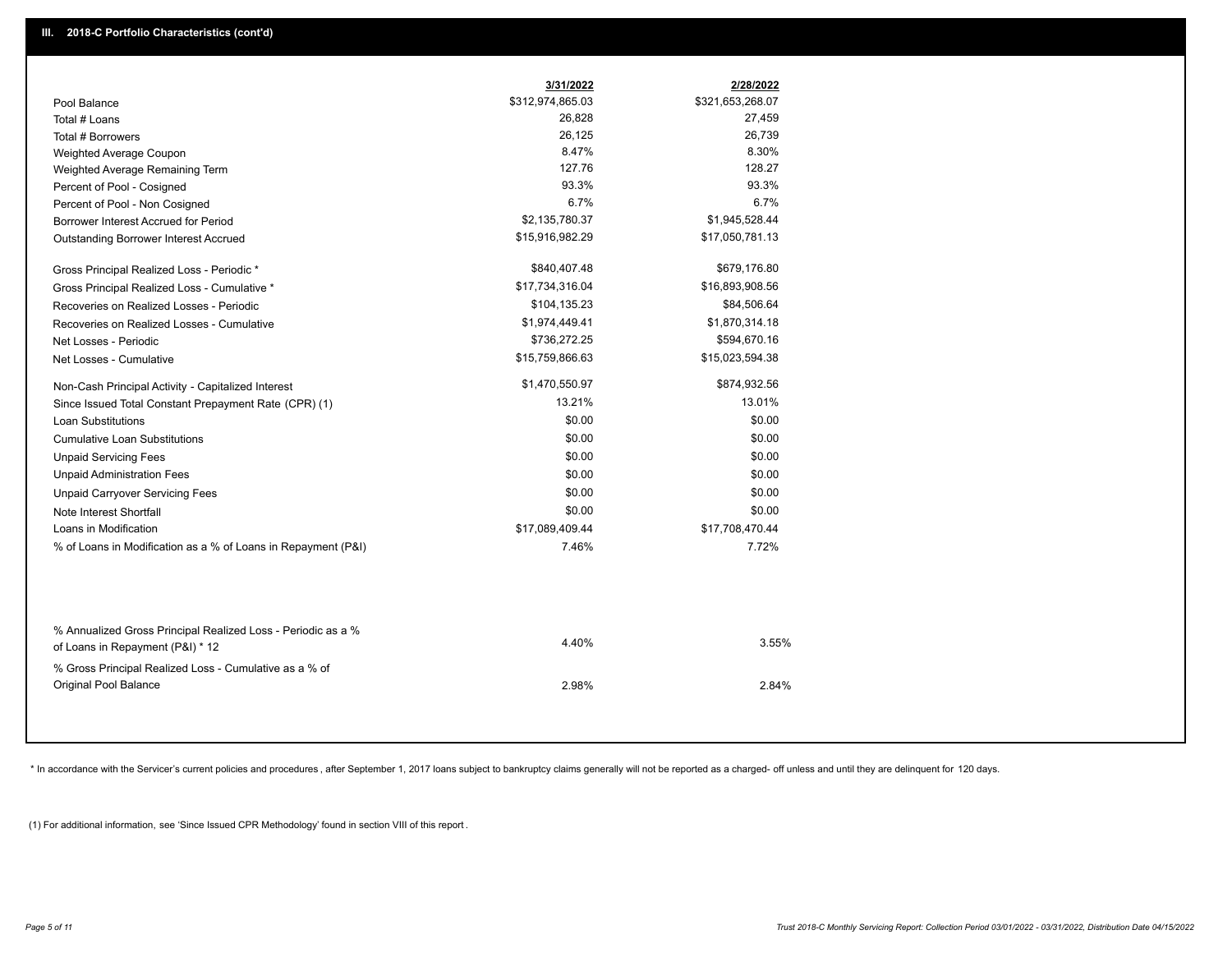#### **Loan Program**  A

|                                    | Weighted<br>Average | # LOANS | <b>\$ AMOUNT</b> | $%$ *    |
|------------------------------------|---------------------|---------|------------------|----------|
| - Smart Option Interest-Only Loans | 7.37%               | 5,951   | \$48,173,109.95  | 15.392%  |
| - Smart Option Fixed Pay Loans     | 8.47%               | 6,631   | \$92,344,783.73  | 29.505%  |
| - Smart Option Deferred Loans      | 8.77%               | 14.246  | \$172,456,971.35 | 55.102%  |
| - Other Loan Programs              | $0.00\%$            |         | \$0.00           | 0.000%   |
| <b>Total</b>                       | 8.47%               | 26,828  | \$312,974,865.03 | 100.000% |

\* Percentages may not total 100% due to rounding

B

C

**Index Type**

|                       | Weighted<br>Average | # LOANS     | <b>\$ AMOUNT</b> | % *      |
|-----------------------|---------------------|-------------|------------------|----------|
| - Fixed Rate Loans    | 9.13%               | 8,336       | \$106,602,897.03 | 34.061%  |
| - LIBOR Indexed Loans | 8.12%               | 18.492      | \$206,371,968.00 | 65.939%  |
| - Other Index Rates   | $0.00\%$            | $\mathbf 0$ | \$0.00           | 0.000%   |
| <b>Total</b>          | 8.47%               | 26,828      | \$312,974,865.03 | 100.000% |

\* Percentages may not total 100% due to rounding

# **Weighted Average Recent FICO**

| (2)<br>Wtd Avg Recent FICO Band | # LOANS     | <b>\$ AMOUNT</b> | $\frac{9}{6}$ * |
|---------------------------------|-------------|------------------|-----------------|
| $0 - 639$                       | 1,694       | \$20,029,632.17  | 6.400%          |
| 640 - 669                       | 1,595       | \$18,969,733.41  | 6.061%          |
| 670 - 699                       | 2,787       | \$33,994,793.63  | 10.862%         |
| 700 - 739                       | 5,561       | \$67,523,680.60  | 21.575%         |
| $740 +$                         | 15,191      | \$172,457,025.22 | 55.103%         |
| $N/A$ <sub>(1)</sub>            | $\mathbf 0$ | \$0.00           | 0.000%          |
| <b>Total</b>                    | 26,828      | \$312,974,865.03 | 100.000%        |
|                                 |             |                  |                 |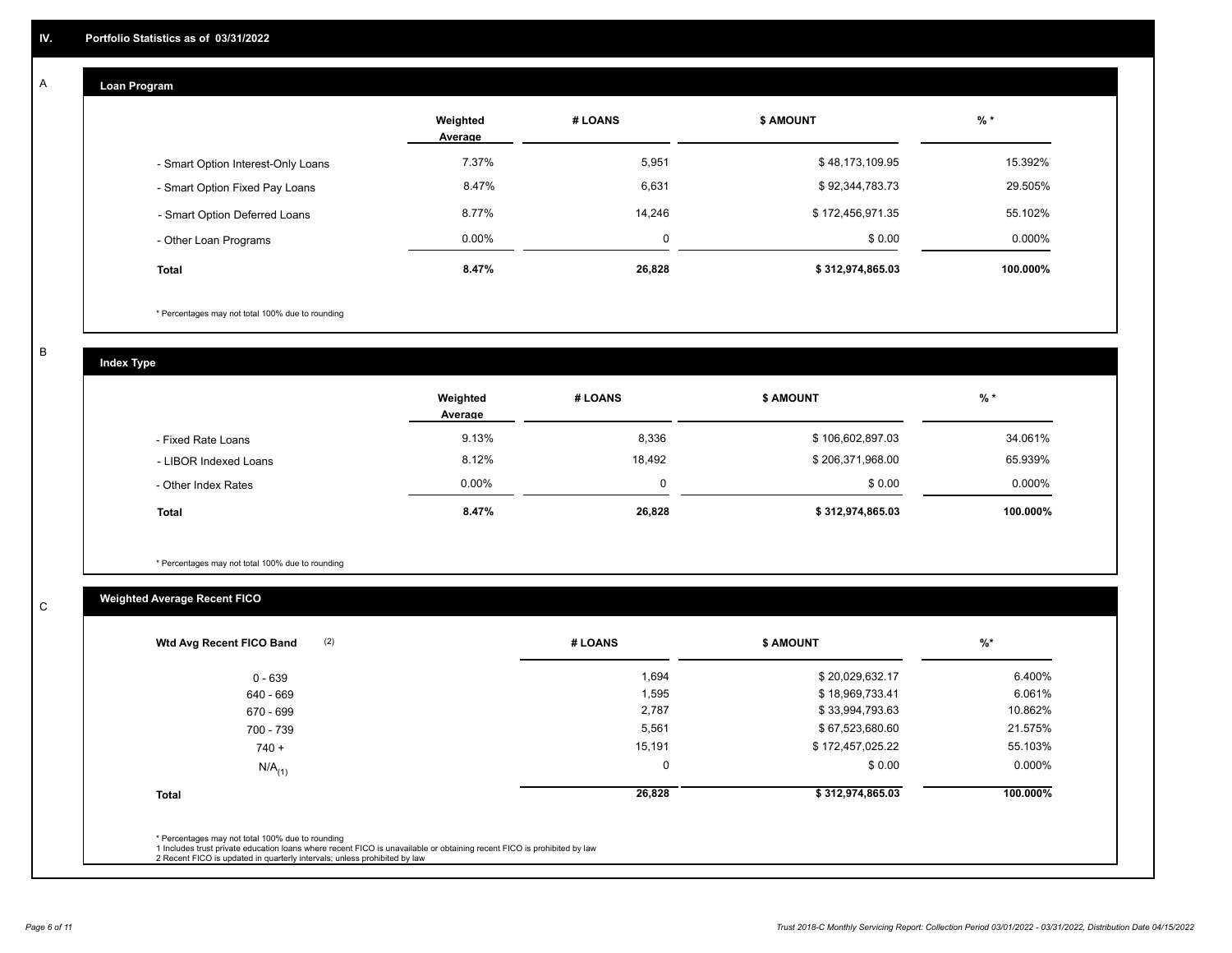| V. |                        | 2018-C Reserve Account and Principal Distribution Calculations                  |                  |  |  |  |  |  |  |
|----|------------------------|---------------------------------------------------------------------------------|------------------|--|--|--|--|--|--|
| А. | <b>Reserve Account</b> |                                                                                 |                  |  |  |  |  |  |  |
|    |                        | Specified Reserve Account Balance                                               | \$1,508,827.00   |  |  |  |  |  |  |
|    |                        | Actual Reserve Account Balance                                                  | \$1,508,827.00   |  |  |  |  |  |  |
| В. |                        | <b>Principal Distribution Amount</b>                                            |                  |  |  |  |  |  |  |
|    | i.                     | <b>Class A Notes Outstanding</b>                                                | \$201,239,951.05 |  |  |  |  |  |  |
|    | ii.                    | Pool Balance                                                                    | \$312,974,865.03 |  |  |  |  |  |  |
|    | iii.                   | First Priority Principal Distribution Amount (i - ii)                           | \$0.00           |  |  |  |  |  |  |
|    | iv.                    |                                                                                 | \$241,239,951.05 |  |  |  |  |  |  |
|    |                        | Class A and B Notes Outstanding                                                 |                  |  |  |  |  |  |  |
|    | v.                     | First Priority Principal Distribution Amount                                    | \$0.00           |  |  |  |  |  |  |
|    | vi.                    | Pool Balance                                                                    | \$312,974,865.03 |  |  |  |  |  |  |
|    | vii.                   | Specified Overcollateralization Amount                                          | \$78,243,716.26  |  |  |  |  |  |  |
|    | viii.                  | Regular Principal Distribution Amount (if (iv > 0, (iv - v) - (vi - vii))       | \$6,508,802.28   |  |  |  |  |  |  |
|    | ix.                    | Pool Balance                                                                    | \$312,974,865.03 |  |  |  |  |  |  |
|    | х.                     | 10% of Initial Pool Balance                                                     | \$59,551,785.83  |  |  |  |  |  |  |
|    | xi.                    | First Priority Principal Distribution Amount                                    | \$0.00           |  |  |  |  |  |  |
|    | xii.                   | Regular Principal Distribution Amount                                           | \$6,508,802.28   |  |  |  |  |  |  |
|    | xiii.                  | Available Funds (after payment of waterfall items A through I)                  | \$2,605,777.72   |  |  |  |  |  |  |
|    | xiv.                   | Additional Principal Distribution Amount (if(vi <= x,min(xiii, vi - xi - xii))) | \$0.00           |  |  |  |  |  |  |
|    |                        |                                                                                 |                  |  |  |  |  |  |  |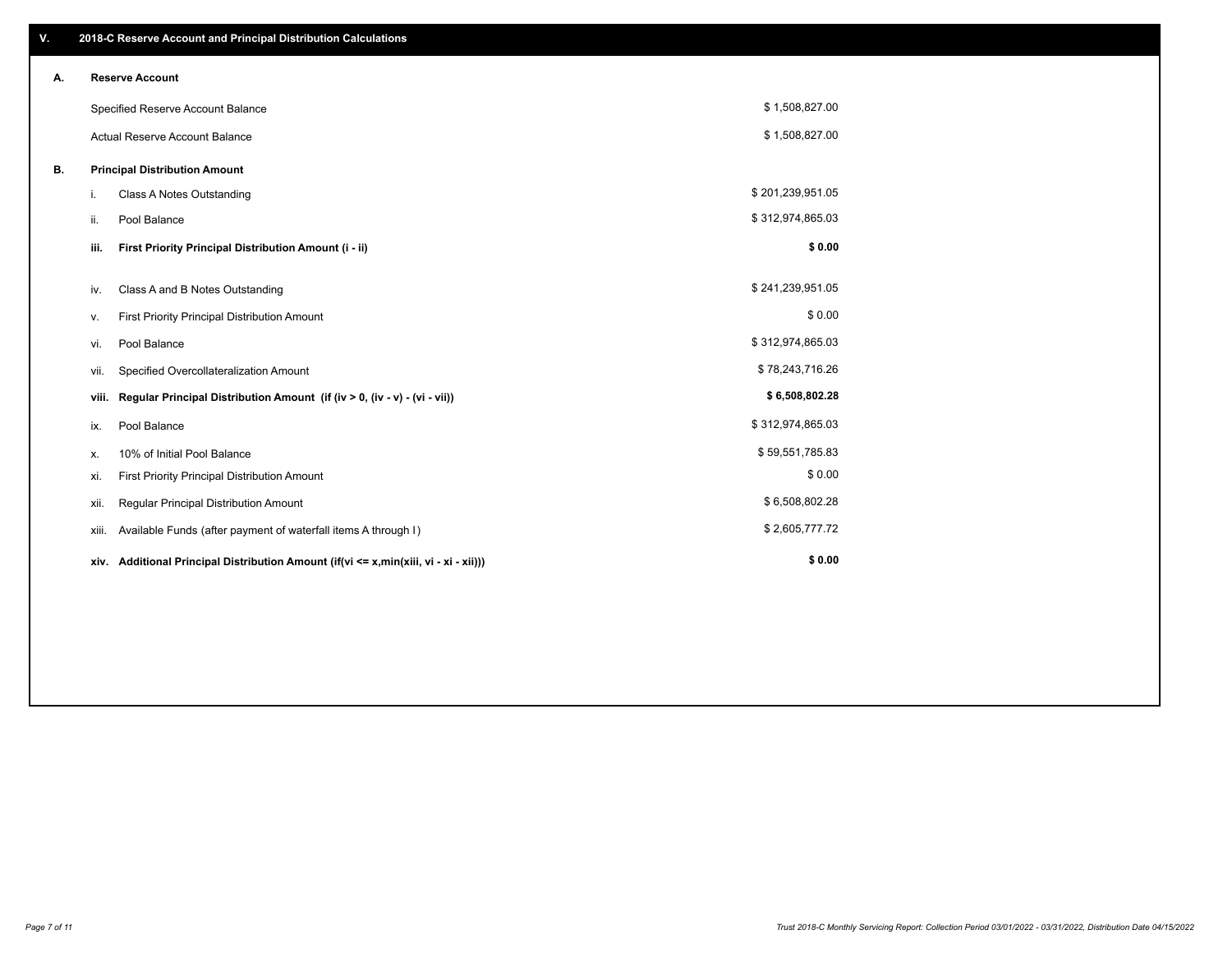|    |                                                                                   | Paid                 | <b>Funds Balance</b>             |
|----|-----------------------------------------------------------------------------------|----------------------|----------------------------------|
|    | <b>Total Available Funds</b>                                                      |                      | \$9,934,460.22                   |
| A  | <b>Trustee Fees</b>                                                               | \$0.00               | \$9,934,460.22                   |
| B  | <b>Servicing Fees</b>                                                             | \$204,896.29         | \$9,729,563.93                   |
| C  | i. Administration Fees<br>ii. Unreimbursed Administrator Advances plus any Unpaid | \$8,333.00<br>\$0.00 | \$9,721,230.93<br>\$9,721,230.93 |
| D  | Class A Noteholders Interest Distribution Amount                                  | \$473,317.60         | \$9,247,913.33                   |
| E  | First Priority Principal Payment                                                  | \$0.00               | \$9,247,913.33                   |
| F. | <b>Class B Noteholders Interest Distribution Amount</b>                           | \$133,333.33         | \$9,114,580.00                   |
| G  | <b>Reinstatement Reserve Account</b>                                              | \$0.00               | \$9,114,580.00                   |
| H  | Regular Principal Distribution                                                    | \$6,508,802.28       | \$2,605,777.72                   |
|    | <b>Carryover Servicing Fees</b>                                                   | \$0.00               | \$2,605,777.72                   |
| J  | Additional Principal Distribution Amount                                          | \$0.00               | \$2,605,777.72                   |
| Κ  | Unpaid Expenses of Trustee                                                        | \$0.00               | \$2,605,777.72                   |
| L. | Unpaid Expenses of Administrator                                                  | \$0.00               | \$2,605,777.72                   |
| М  | Remaining Funds to the Residual Certificateholders                                | \$2,605,777.72       | \$0.00                           |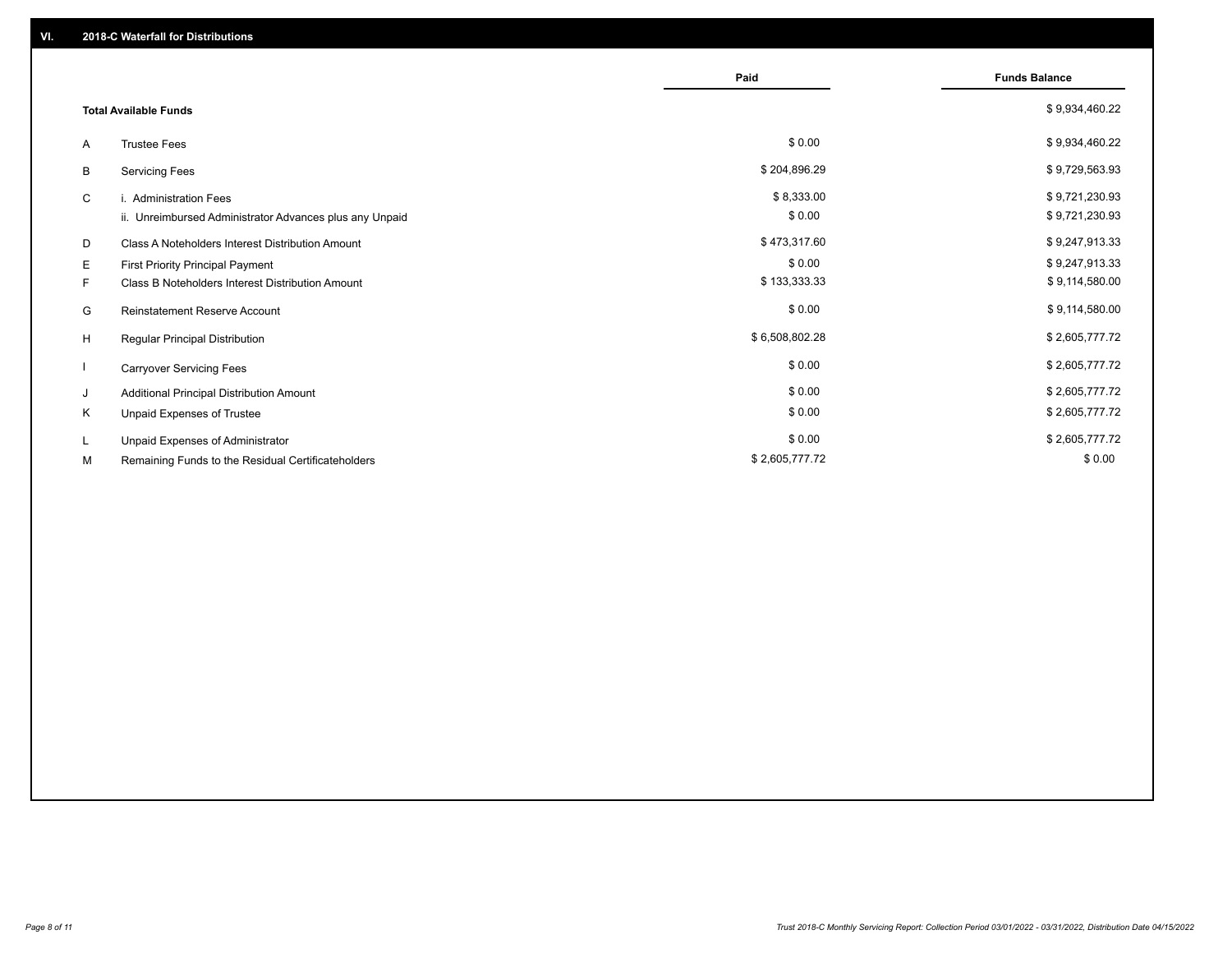| <b>Distribution Amounts</b>                                |                         |                         |                         |
|------------------------------------------------------------|-------------------------|-------------------------|-------------------------|
|                                                            | A <sub>2</sub> A        | A <sub>2</sub> B        | в                       |
| Cusip/Isin                                                 | 78449QAB3               | 78449QAC1               | 78449QAD9               |
| <b>Beginning Balance</b>                                   | \$134,775,380.05        | \$66,464,571.00         | \$40,000,000.00         |
| Index                                                      | <b>FIXED</b>            | <b>LIBOR</b>            | <b>FIXED</b>            |
| Spread/Fixed Rate                                          | 3.63%                   | 0.75%                   | 4.00%                   |
| Record Date (Days Prior to Distribution)                   | 1 NEW YORK BUSINESS DAY | 1 NEW YORK BUSINESS DAY | 1 NEW YORK BUSINESS DAY |
| <b>Accrual Period Begin</b>                                | 3/15/2022               | 3/15/2022               | 3/15/2022               |
| <b>Accrual Period End</b>                                  | 4/15/2022               | 4/15/2022               | 4/15/2022               |
| Daycount Fraction                                          | 0.08333333              | 0.08611111              | 0.08333333              |
| Interest Rate*                                             | 3.63000%                | 1.14657%                | 4.00000%                |
| <b>Accrued Interest Factor</b>                             | 0.003025000             | 0.000987324             | 0.003333333             |
| <b>Current Interest Due</b>                                | \$407,695.52            | \$65,622.08             | \$133,333.33            |
| Interest Shortfall from Prior Period Plus Accrued Interest | $$ -$                   | $\mathsf{\$}$ -         | $\mathsf{\$}$ -         |
| <b>Total Interest Due</b>                                  | \$407,695.52            | \$65,622.08             | \$133,333.33            |
| <b>Interest Paid</b>                                       | \$407,695.52            | \$65,622.08             | \$133,333.33            |
| <b>Interest Shortfall</b>                                  | $$ -$                   | $\mathsf{\$}$ -         | $$ -$                   |
| <b>Principal Paid</b>                                      | \$4,359,106.11          | \$2,149,696.17          | $$ -$                   |
| <b>Ending Principal Balance</b>                            | \$130,416,273.94        | \$64,314,874.83         | \$40,000,000.00         |
| Paydown Factor                                             | 0.019904594             | 0.019904594             | 0.000000000             |
| <b>Ending Balance Factor</b>                               | 0.595508100             | 0.595508100             | 1.000000000             |

\* Pay rates for Current Distribution. For the interest rates applicable to the next distribution date, please see https://www.salliemae.com/about/investors/data/SMBabrate.txt.

**VII. 2018-C Distributions**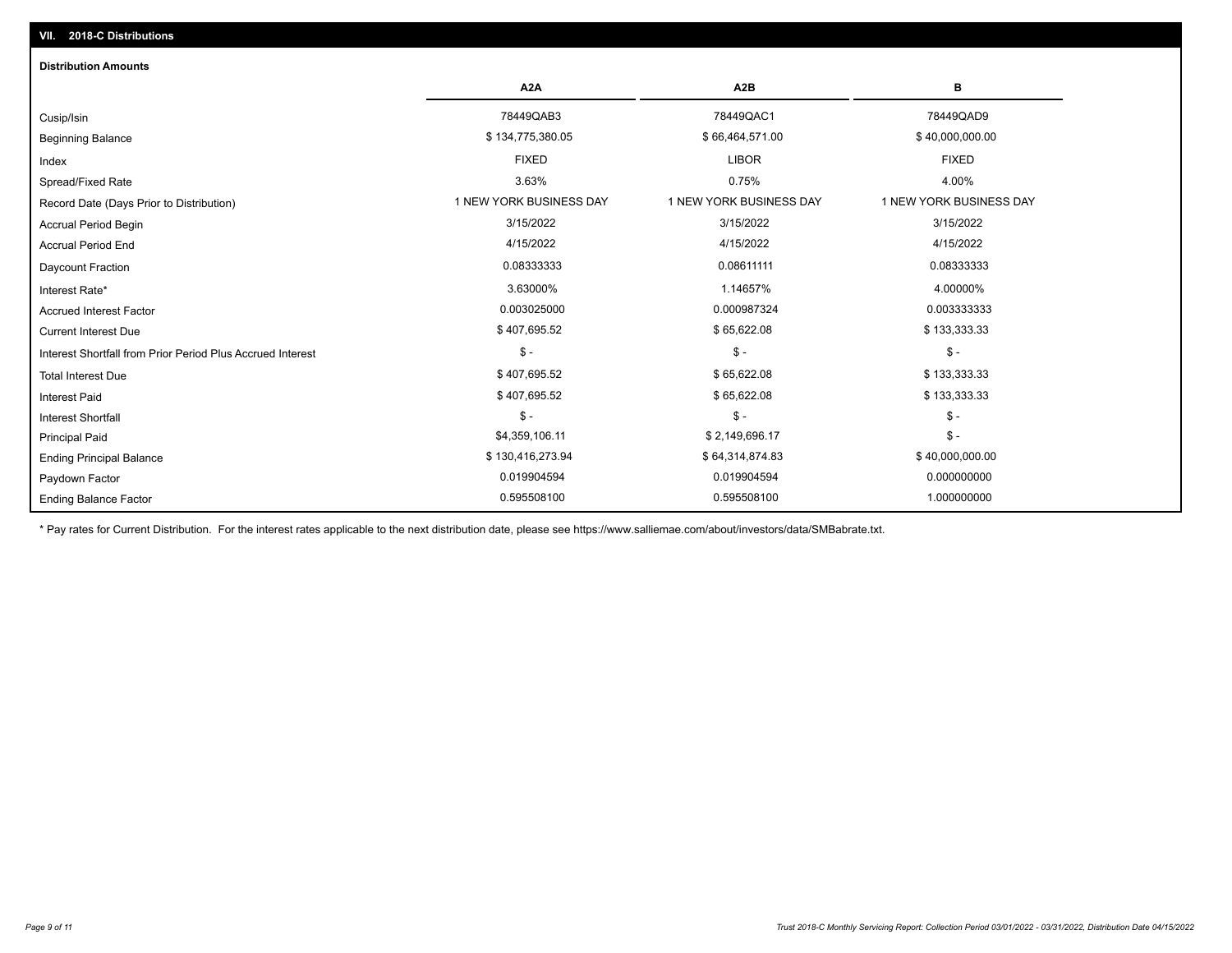## **Since Issued Total CPR**

$$
\text{total cPR} = 1 - \left(\frac{APB}{PPB}\right)^{\left(\frac{12}{MSC}\right)}
$$

APB = Actual period-end Pool Balance PPB = Projected period-end Pool Balance assuming no prepayments and no defaults Pool Balance = Sum(Principal Balance + Interest Accrued to Capitalize Balance) MSC = Months Since Cut-Off

I J Ι

### **Since-Issued Total Constant Prepayment Rate (CPR)**

Since-Issued Total CPR measures prepayments, both voluntary and involuntary, for a trust student loan pool over the life of a transaction. For each trust distribution, the actual month-end pool balance is compared against a month-end pool balance originally projected at issuance assuming no prepayments and defaults. For purposes of Since- Issued Total CPR calculations, projected period end pool balance assumes in-school status loans have up to a six month grace period before moving to repayment, grace status loans remain in grace status until their status end date and then to move to full principal and interest repayment, loans subject to interim interest or fixed payments during their in-school and grace period continue paying interim interest or fixed payments until full